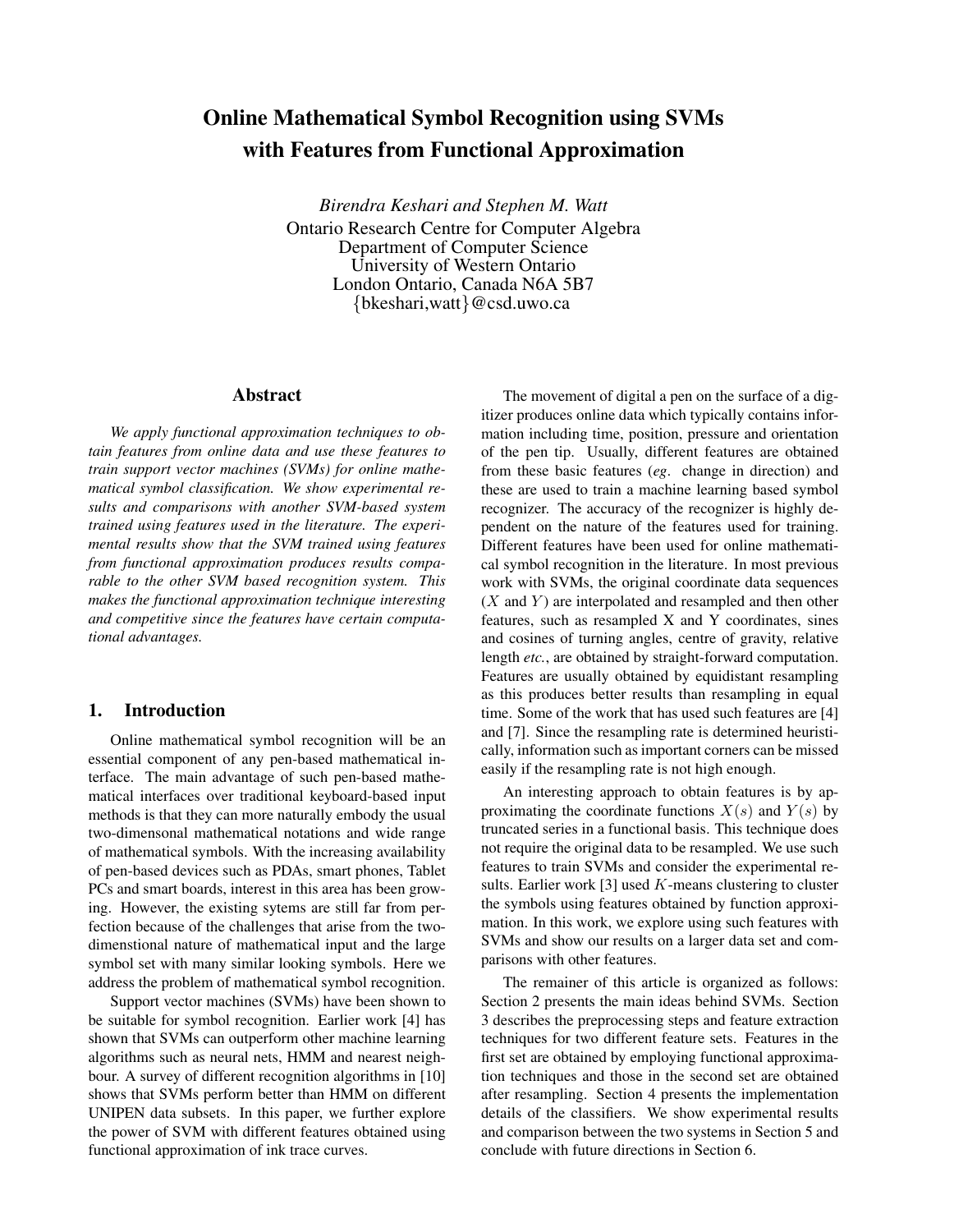#### 2. Support Vector Machines

SVMs use a supervised learning algorithm based on the ideas of *VC dimension* and the *structural risk minimization principle* [2]. They have been widely and successfully used for pattern recognition in various fields. The method is also known as a "maximal margin classifier" since it determines a hyperplane that separates the two classes with the largest margin between the vectors of the two classes. Most of problems in real life are however linearly in-separable. SVM can nicely deal with such problems using a kernel that lifts the feature space into higher (possibly infinite) dimension. The linearly separable hyperplane in the higher dimensional space gives a non-linear decision boundary in the original feature space. The decision boundary of the SVM can then be expressed as follows:

$$
f(x) = \sum_{i} (\alpha_i y_i K(x, x_i)) + b \tag{1}
$$

In equation (1),  $y_i$  is the label of training sample  $x_i$ and x is the sample to be classified. The parameters  $\alpha$  and b are found by minimizing a quadratic function subject to some constraints [2].  $K(x, x_i) = \phi(x) \cdot \phi(x_i)$  is the kernel function, where  $\phi$  maps the feature vector into a higher dimensional inner product space. The most commonly used kernels are:

- $K(a, b) = \exp(-\gamma ||a b||^2), \ \gamma > 0$  (radial)
- $K(a, b) = (\gamma(a \cdot b) + r)^d$ (polynomial)
- $K(a, b) = \tanh(\gamma(a \cdot b) + r)$  (sigmoid)

An SVM is primarily a binary classifier. However, several SVM classifiers can be combined to do multi-class classification. One-against-all, one-against-one and DAG-SVM are some popular techniques used to combine binary classifiers to build multi-class classifiers. We decided to use one-against-one technique after studying the experimental results of different multi-class classification techniques applied to practical datasets presented in [15].

Figure 1 shows an example of support vector machines. The decision boundary (solid line) separates the two classes (represented by square and circle) way such that the margin between the two classes is maximized.

## 3. Feature Sets

We compared two sets of different features. Feature Set I consisted of features obtained by functional approximation. Feature Set II consisted of features from resampled data as used in the literature. Details of the preprocessing and extraction of the features in these sets is described next.



**Figure 1**. Example of SVMs: the decision boundary maximizes the margin between classes.

## 3.1. Feature Set I (Chebyshev Coefficients)

#### Preprocessing

In a preprocessing step, we removed the duplicate points and then applied gaussian smoothing to remove noise. After that, following transformations were applied to the samples:

$$
t_{new} = 2 \frac{t - t_{min}}{t_{max} - t_{min}} - 1
$$

$$
v_{new} = 2 \frac{v - v_{min}}{v_{max} - v_{min}}
$$

where v is x or y. This transformation places the time  $(t)$ values in the range  $[-1, 1]$  which is the required domain for the functional approximation. In order to preserve the aspect ratio,  $x$  and  $y$  are scaled by the same factor and lie in the range  $[0, 2]$ .

#### Feature Extraction

We consider the situation where a function  $f : \mathbb{R} \to \mathbb{R}$ can be approximated by a linear combination of a set of basis functions  $B = \{b_i : \Re \to \Re, i \in \mathbb{N}_0\}$  as:

$$
f(t) = \sum_{i=0}^{\infty} c_i b_i(t), \quad c_i \in \mathbb{R}, b_i \in B.
$$
 (2)

We can define an inner product on this linear space of functions as

$$
\langle f, g \rangle = \int_a^b f(t)g(t)w(t)dt
$$

for suitable choices of a, b and "weight function"  $w(t)$ . If the basis functions are chosen to be orthogonal with respect to the inner product, then the coefficients  $c_i$  can be obtained easily by computing the integrals

$$
c_i = \langle f, b_i \rangle / \langle b_i, b_i \rangle, \quad i \in \mathbb{N}_0
$$

The series (2) is then unique for a given function.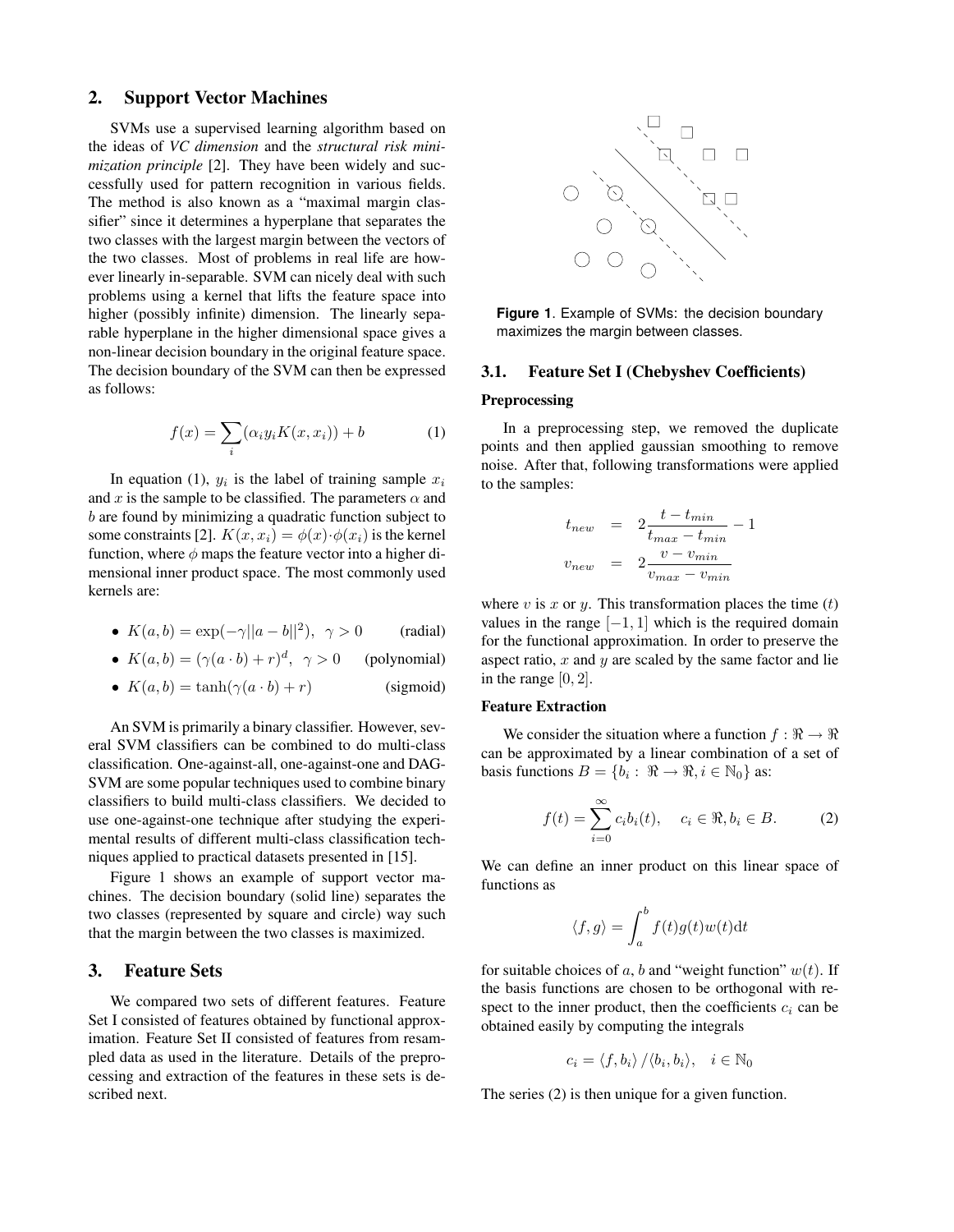

**Figure 2.** Approximating  $f(t) = t^4$  using truncated Chebyshev series.

The inner product equips the space with a norm,  $\langle f, f \rangle$ , and certain bases have the property that a truncation of the series (2) by setting  $c_i = 0$  for  $i > N$  gives closer approximations to  $f(t)$  as N increases.

The coefficients  $c_i$  of a truncated series can provide very compact information about a function  $f$ . In this work, we use Chebyshev polynomials of first kind, defined by  $T_n(t) = \cos(n \arccos t)$ , as basis functions. These are orthogonal but not orthonormal on the interval  $[-1, 1]$  with  $w(t) = 1/\sqrt{1 - t^2}$ . The coefficients are obtained using the relations

$$
c_i = \frac{2 - \delta_{i0}}{\pi} \int_{-1}^{1} \frac{f(t) T_i(t)}{\sqrt{1 - t^2}} dt, \quad i = \in \mathbb{N}_0.
$$
 (3)

Here  $\delta_{i0} = 1$  if  $i = 0$  and 0 otherwise. An example showing approximations to the function  $f(t) = t^4$  using truncated Chebyshev series is shown in Figure 2.

The  $X$  and  $Y$  values of the sample data can be considered as two discrete functions of time t or of arc length. We fit natural splines of degree 3 to  $X(t)$  and  $Y(t)$  to obtain numerical functions  $S_x(t)$  and  $S_y(t)$ . These two functions were then approximated by truncated Chebyshev series and the coefficients ere obtained by numberical integration of (3). As these coefficients are unique and provide useful characterizaion of the handwritten samples, we used these coefficients as features to train the SVMs.

#### 3.2. Feature Set II (Standard Features)

#### Preprocessing

During preprocessing, all the duplicate points were removed from each sample and gaussian smoothing was applied to remove the noise. Each pair of consecutive points  $p_i$  and  $p_{i+1}$  were linearly interpolated and the resulting piece-wise linear curve was resampled at equal distance. Although this approach removes the time information, the



**Figure 3**. Processing steps applied to Feature Set II: smoothing, filling missing points and resampling.



**Figure 4**. Turning Angle(θ).

result produced by such resampling is usually better than the result obtained by resampling in time. Each sample was normalized by preserving the aspect ratio so that it fit a unit square. Figure 3 illustrates the preprocessing steps applied to Feature Set II.

#### Feature Extraction

Feature Set II consisted of the following features: coordinates of the resampled points, sines and cosines of the angle made by the line segments joining the points in the stroke, and the sines and cosines of the turning angle between the line segments and centre of gravity of the symbol. The turning angle is illustrated in Figure 4. The centre of gravity of the symbol is  $(\sum_i x_i/N, \sum_i y_i/N)$ , where N is the total number of resampled points and  $x_i$  and  $y_i$ are the coordinates of the points in the stroke.

Since all these features are derived from the resampled points they are directly dependent on the resampling rate. Ideally a good resampling rate should not miss any shape information such as curvatures, loops and so on. However, in practice, this rate is determined heuristically and therefore there is no such guarantee.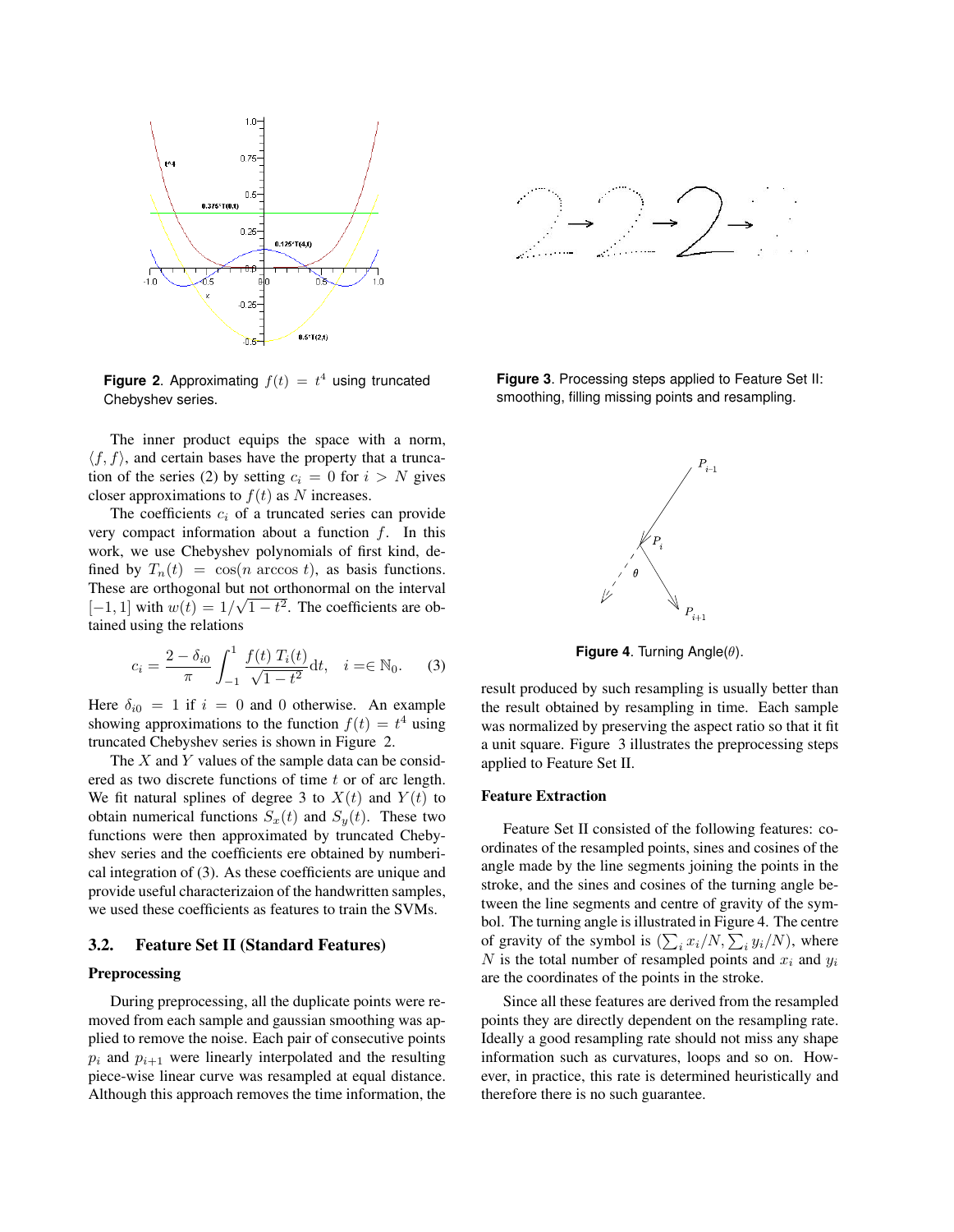## 4. Implementation

We stored the handwritten samples in InkML, a digital ink format [8]. In both cases, these samples were parsed and the online features were calculated. To train the classifiers and predict new samples we use the libsvm [1] library. Two systems were separately trained on each feature set. All feature values were scaled between 0 and 1 before training and testing. A few kernels were tried and the radial basis functions (RBF) were found to be the most appropriate. These were therefore chosen as kernels for both the classifiers. A one-verses-one algorithm was used for multi-class classification.

Best values of  $\gamma$  (the RBF parameter) and C (the SVM regularization parameter) were found by performing grid search with  $\gamma$  in the range  $2^{-15}$ ,  $2^{-13}$ , ...,  $2^3$  and C in the range  $2^{-5}$ ,  $2^{-3}$ , ...,  $2^{15}$ . The features in Feature Set I were computed using Maple [9], a computer algebra system.

## 5. Experimental Results

Publicly available datasets [12] were used for training and testing. The training set consisted of handwritten samples from 11 writers (seven male and four female) collected using a Hewlett-Packard Laboratories (HP) Compaq tc1100 Tablet PC. The symbol set consisted of 48 different symbols including *a-z*, 0-9,  $\sum$ , (, ), –,  $\sqrt{$ ,  $\int$ ,  $\{, \langle \rangle, \rangle, +, \neq \text{ and } \text{ else.} \text{ The training dataset consisted}$ of samples written 10 times by each writer and testing dataset consisted of samples from 11 writers written 12 times each. The data was converted to InkML format [8] to conform to our system [7] and for future portability.

Two SVM classifiers were trained separately using the two sets of features mentioned in Sections 3.1 and 3.2.

- Feature Set I: The orders of the Chebyshev series (maximum value of  $i$  in (2)) were set to 11. The best of values  $\gamma$  and C were found by a 5-fold cross validation technique with grid search on the training set. The error rate of the system after testing was found to be 7.13%.
- Feature Set II: All the samples were resampled to a total of 30 points (Feature Set IIa). The best values of  $\gamma$  and C were found by 5-fold cross validation technique on the training set. The system had an error rate of 5.43% on the test dataset. In order to better compare the two systems, the samples were resampled to 11 points (Feature Set IIb). The new error rate on the test data was 6.51%. Another experiment was performed using resampled  $X$  and  $Y$ coordinates only (11 points) as feature vectors (Feature Set IIc). The experiment showed an error rate of 7.28% on the training data, which is a little worse than for Feature Set I. It was observed that removing other features from Feature Set IIb increased the number of support vectors.



**Figure 5**. Comparison of error rates of different feature sets.

# 6. Conclusions and Future Work

We have presented a SVM-based mathematical symbol recognizer which used features obtained by the functional approximation of the digital ink trace. We compared the discriminating capability of such features with other features. The experimental results showed that with the same number of coordinate features, the functional approximation technique achieved accuracy slightly better than the coordinate features obtained after resampling.

One of the main advantages of basing an SVM on character features derived from numerical functional analysis techniques is device and scale invariance. Once the degree of the functional approximation is given, no heuristic analysis is required to determine suitable resampling and ensuring resampling doesn't obscure features. The features (series coefficients) can be computed without resampling, and trace curves recognized directly. Indeed, characters can be completely represented by these feature vectors and traces recovered from them if needed. Representing characters in this way allows many high-level geometric computations to be computed by analytic formulae rather than by further numerical approximation.

We have determined the degree of functional approximation necessary to obtain the same accuracy as standard methods for a given problem. The question remains what degree of functional approximation *should* be used in general? To see this, we think geometrically about the symbol set. What is the number of cusps and turns that must be represented to obtain a recognizable glyph? That number determines the maximum degree of the functional approximation. Alternatively, one can start with a notion of